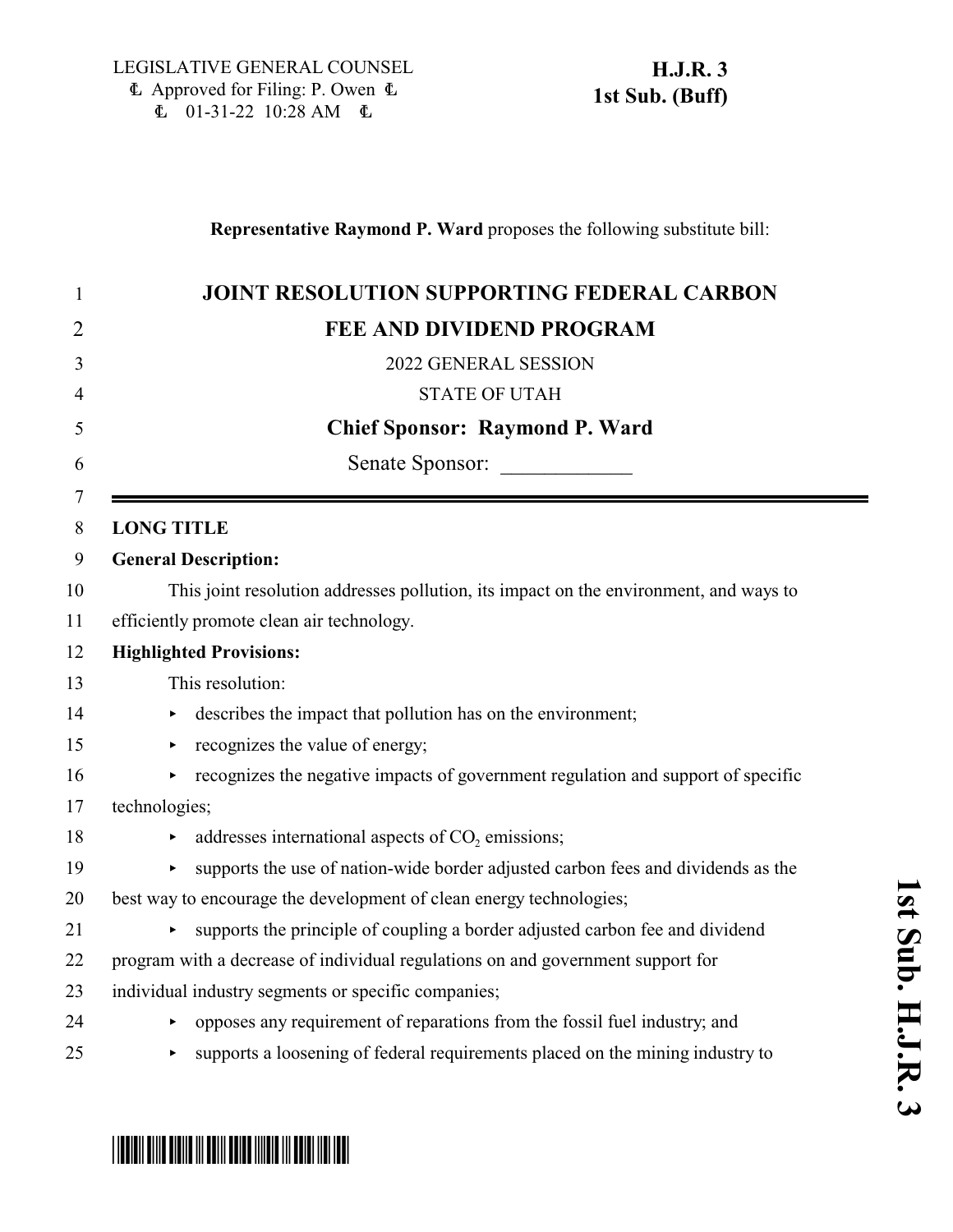## **1st Sub. (Buff) H.J.R. 3 01-31-22 10:28 AM**

| facilitate acquisition of the minerals needed for clean energy technologies. |                                                                                                  |
|------------------------------------------------------------------------------|--------------------------------------------------------------------------------------------------|
| <b>Special Clauses:</b>                                                      |                                                                                                  |
|                                                                              | None                                                                                             |
|                                                                              | Be it resolved by the Legislature of the state of Utah:                                          |
|                                                                              | WHEREAS, CO <sub>2</sub> is produced by large industries and small industries, and each of us as |
|                                                                              | individuals in the products that we purchase and the energy that we use;                         |
|                                                                              | WHEREAS, CO <sub>2</sub> and other pollutants contribute to the warming of the environment;      |
|                                                                              | WHEREAS, this global warming is not a hypothetical future, but is already happening,             |
|                                                                              | as evidenced by an increase in average temperature over the last 60 years by 1 degree            |
|                                                                              | Fahrenheit globally, 2 degrees Fahrenheit in Utah, and 7 degrees Fahrenheit in the Arctic        |
|                                                                              | Circle;                                                                                          |
|                                                                              | WHEREAS, on a global scale, continued warming will almost certainly lead to many                 |
|                                                                              | unpredictable, but adverse outcomes;                                                             |
|                                                                              | WHEREAS, on a local level, increased heat would certainly mean decreased snow in                 |
|                                                                              | the winter and decreased available water supply due to increased evaporation losses in the       |
|                                                                              | summer;                                                                                          |
|                                                                              | WHEREAS, humanity could not have attained the current level of prosperity without                |
|                                                                              | the energy derived from fossil fuels, and abundant affordable energy is necessary for humanity   |
|                                                                              | to continue to survive and prosper;                                                              |
|                                                                              | WHEREAS, there are many possible paths forward to generate the needed energy,                    |
|                                                                              | without creating $CO2$ emissions, including:                                                     |
|                                                                              | · solar power with battery storage;                                                              |
|                                                                              | • on and off-shore wind power;                                                                   |
|                                                                              | · geothermal energy;                                                                             |
|                                                                              | • clean hydrogen production;                                                                     |
|                                                                              | • hydrocarbon production paired with carbon capture;                                             |
|                                                                              | • nuclear energy;                                                                                |
|                                                                              | • pump storage of intermittent forms of renewable energy; or                                     |
|                                                                              | • other as yet unidentified technologies;                                                        |
|                                                                              | WHEREAS, instead of asking government bureaucracies to guess which of these                      |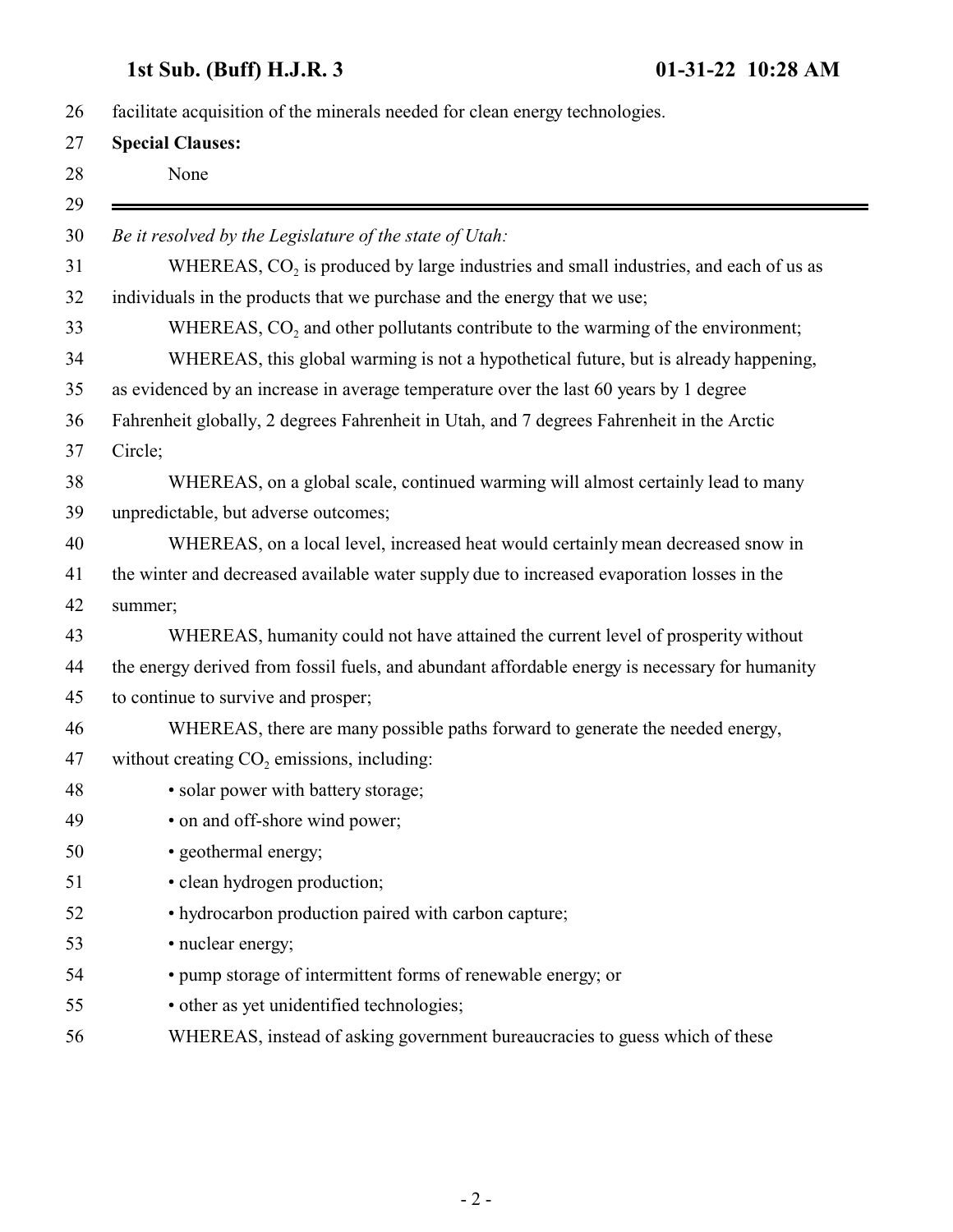### **01-31-22 10:28 AM 1st Sub. (Buff) H.J.R. 3**

| 57 | methods of producing clean energy would be the most effective and then to create arbitrary            |
|----|-------------------------------------------------------------------------------------------------------|
| 58 | incentives for their preferred alternative, there would be a better chance of arriving at the best    |
| 59 | outcome if producers of CO <sub>2</sub> pollution were required to pay their fair share of the damage |
| 60 | caused by the $CO2$ and, once the cost of the pollution is added in, allow individuals and private    |
| 61 | investors to choose which products they wish to purchase and invest in;                               |
| 62 | WHEREAS, to avoid increasing the burden on those least able to bear the cost, it is not               |
| 63 | advisable to simply tax carbon, but rather to return the money collected from a carbon fee to         |
| 64 | the taxpayer via a dividend program;                                                                  |
| 65 | WHEREAS, it is in the United States' strong national interest to remain the world's                   |
| 66 | leading energy innovator and no other nation is as well suited for that role;                         |
| 67 | WHEREAS, to be effective, any national climate solution must hold other major                         |
| 68 | emitters like China, Russia, and India accountable for their carbon pollution;                        |
| 69 | WHEREAS, these other countries often exploit their weaker environmental standards                     |
| 70 | by sending cheaper products to the United States, at the expense of United States                     |
| 71 | manufacturers, our workers, and the environment;                                                      |
| 72 | WHEREAS, United States manufacturers have made greater progress at lowering their                     |
| 73 | emissions, so much so that they generate only one-third the carbon emissions of China's               |
| 74 | producers and one-fourth the emissions of Russia's producers; and                                     |
| 75 | WHEREAS, to avoid disadvantaging United States manufacturers and energy producers                     |
| 76 | and to avoid off-shoring pollution to other countries, it is necessary to couple any carbon fee       |
| 77 | and dividend program with a national border tax adjustment, so that the $CO2$ pollution               |
| 78 | produced in other countries pays its fair share when it crosses the border into our country to be     |
| 79 | sold:                                                                                                 |
| 80 | NOW, THEREFORE BE IT RESOLVED that the Legislature of the state of Utah                               |
| 81 | expresses support for a nation-wide border adjusted carbon fee and dividend program as the            |
| 82 | best way to require that producers of $CO2$ pollution pay for the impact that $CO2$ has on the        |
| 83 | environment while enlisting the power of the free market to identify and encourage the best           |
| 84 | carbon free solutions.                                                                                |
| 85 | BE IT FURTHER RESOLVED that the Legislature supports the principle that any                           |
| 86 | border adjusted carbon fee and dividend program be coupled with a decrease of individual              |
| 87 | regulations on energy production and decreased government support for individual industry             |